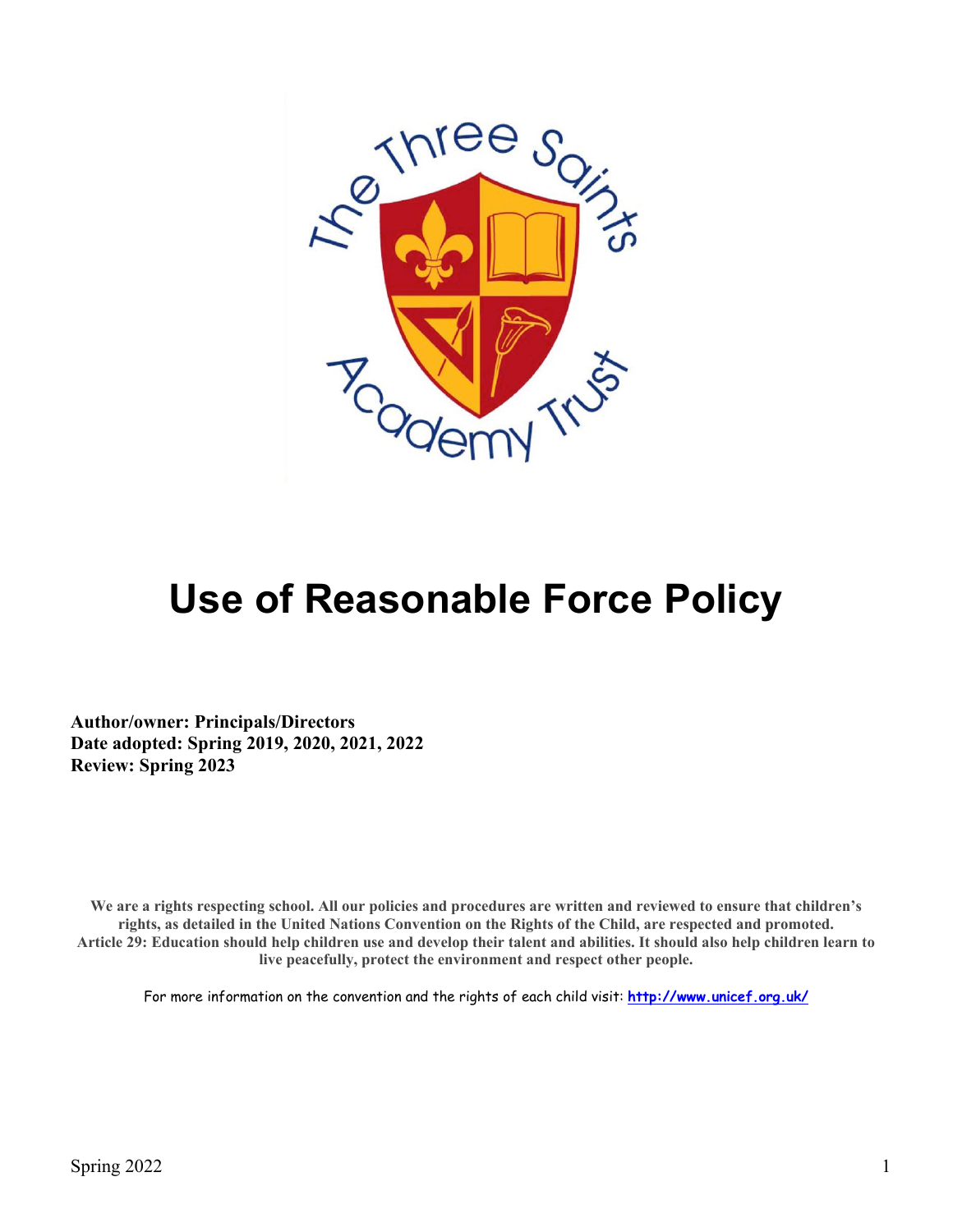## **Use of Reasonable Force Policy**

'The use of Positive Handling to support the management of physically challenging behaviour.'

The responsible person for the implementation of the policy is the Headteacher. This policy will be reviewed annually with the next review date set as Spring 2023.

The policy has been developed in line with [DfE Guidance Use of Reasonable Force](https://assets.publishing.service.gov.uk/government/uploads/system/uploads/attachment_data/file/444051/Use_of_reasonable_force_advice_Reviewed_July_2015.pdf) and Keeping Children [Safe in Education.](https://assets.publishing.service.gov.uk/government/uploads/system/uploads/attachment_data/file/1021914/KCSIE_2021_September_guidance.pdf)

The policy should be read in conjunction with other school policies relating to interaction between adults and pupils, including Behaviour and Relationships Policy, Safeguarding and Health and Safety.

#### **Equality Act 2010**

The Three Saints Academy Trust and its schools understand that, under the Equality Act 2010, it has a responsibility to: eliminate unlawful discrimination, harassment, victimisation and any other conduct prohibited by the act; advance equality of opportunity between people who share a protected characteristic and people who do not share it; and foster good relations between people who share a protected characteristic and people who do not share it. The Three Saints Academy Trust also recognise the additional vulnerability of children with SEN, disabilities or medical conditions in relation to making reasonable adjustments.

The policy has been prepared for the support of all teaching and support staff who come into contact with pupils and for volunteers working within the school to explain the school's arrangements for use of reasonable force. Its contents are available to parents and pupils. A statement about the School's Behaviour policy is made to parents in the school prospectus and within each Home School Agreement. This statement includes information on the use of reasonable force to control or restrain pupils. By signing Home School Agreements parents are acknowledging the school's power to use reasonable force in the circumstances described in this policy. Parental consent is not required to positive handle a pupil.

#### **Purpose of Policy:**

Good personal and professional relationships between staff and pupils are vital to ensure good order in our school. It is recognised that the majority of pupils in our school/provision respond positively to the discipline and control practiced by staff. This ensures the well-being and safety of all pupils and staff in school/provision. It is also acknowledged that in exceptional circumstances, staff may need to take action in situations where the use of reasonable force may be required. The term "reasonable force" covers the broad range of actions used by staff that involve a degree of physical contact to control or restraint children. This can range from guiding a child to safety by the arm, to more extreme circumstances such as breaking up a fight or where a young child needs to be restrained to prevent violence or injury. "Reasonable" in these circumstances means "using no more force than is needed". The use of force may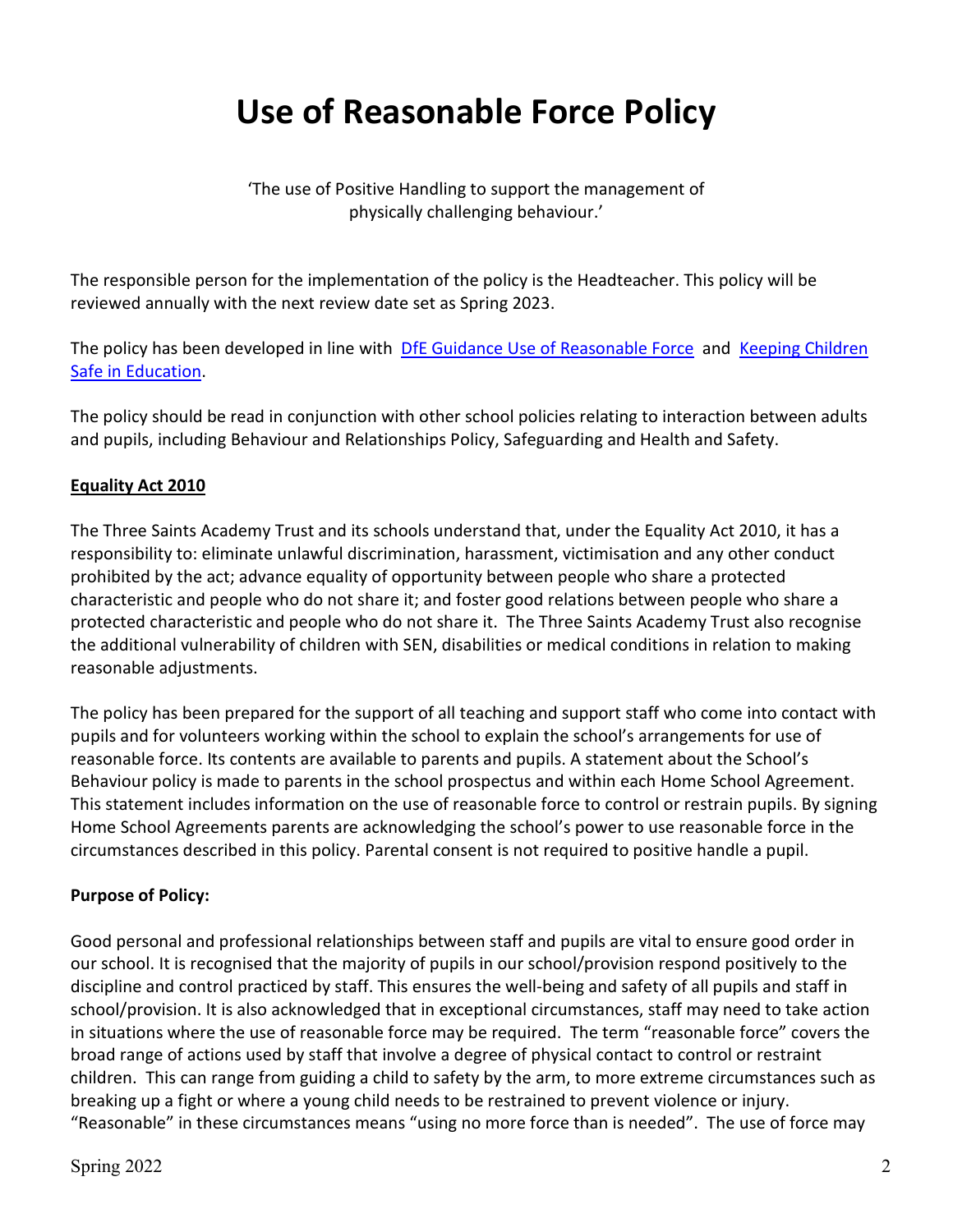involve either passive physical contact, such as standing between pupils or blocking a pupil's path, or active physical contact such as leading a pupil by the arm out of the classroom. Each school acknowledges that physical techniques are only part of a whole setting approach to behaviour management.

Every effort will be made to ensure that all staff in each school of the Three Saints Academy Trust:

- (i) Clearly understand this policy and their responsibilities in the context of their duty of care in taking appropriate measures where reasonable force is necessary and
- (ii) Are provided with appropriate training to deal with these difficult situations.

#### **Implications of the policy**:

Section 93 of the Education and Inspections Act 2006 enables school staff to use such force as is reasonable in the circumstances to prevent a pupil from doing, or continuing to do, any of the following:

- committing any offence (or, for a pupil under the age of criminal responsibility what would be an offence for an older pupil);
- causing personal injury to, or damage to the property of, any person (including the pupil himself);
- prejudicing the maintenance of good order and discipline at the school or among any pupils receiving education at the school, whether during a teaching session or otherwise. (Section 93 of the *Education and Inspections Act 2006* makes it clear that force may be used to prevent behaviour that prejudices the maintenance of school discipline regardless of whether that behaviour would also constitute a criminal offence.

The application of any form of physical control places staff in a vulnerable situation. If can only be justified according to the circumstances described in this policy. Staff, therefore, have a responsibility to follow this policy and to seek alternative strategies wherever possible in order to prevent the need for physical intervention.

#### **Reasonable force will only be used as a last resort when all other behaviour management strategies have failed or when pupils, staff or property are at risk.**

#### **School can use reasonable force to**:

- remove disruptive children from the classroom where they have refused to follow an instruction to do so;
- prevent a pupil behaving in a way that disrupts a school event or a school trip or visit;
- prevent a pupil leaving the classroom where allowing the pupil to leave would risk their safety or lead to behaviour that disrupts the behaviour of others;
- prevent a pupil from attacking a member of staff or another pupil, or to stop a fight in the playground; and
- restrain a pupil at risk of harming themselves through physical outbursts.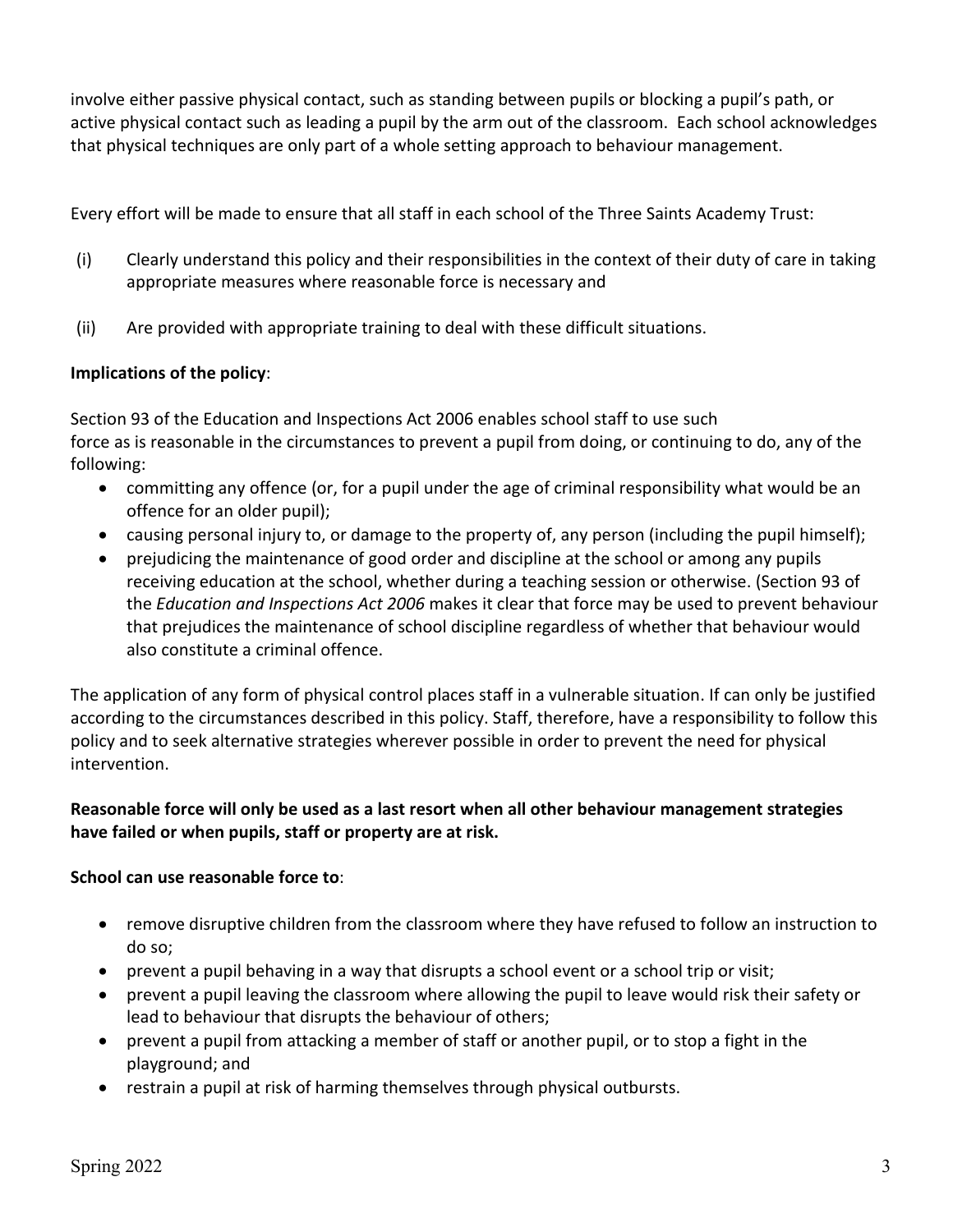**School cannot**:

• use force as a punishment – it is always unlawful to use force as a punishment.

**It is important to note that the use of reasonable force will only be applied at each school as a last resort, when all other alternatives have been exhausted and that any force used will be reasonable, proportionate and absolutely necessary.**

Acceptable measures of physical intervention as per Team Teach trained methods:

- Strategies for preventing the occurrence of behaviours which precipitate the use of a physical intervention
- Strategies for 'de-escalation' or 'diffusion' which can avert the need for a physical intervention
- Procedures for post incident support and de-briefing for staff, children, service users and their families
- The concept of reasonable force where 'reasonableness' is determined with reference to all the circumstances, including
	- The seriousness of the incident:
	- The relative risks arising from using a physical intervention compared with using other strategies
	- The age, cultural background, gender, stature and medical history of the child or service user concerned
	- The application of gradually increasing or decreasing levels of force in response to the person's behaviour
- The approach to risk assessment and risk management employed
- 'Time out' allowing pupils to reflect on their behaviour in a room or area which they may freely leave which is away from their usual classroom environment.
- 'Withdrawal' which involves removing the person from a situation which causes anxiety or distress to a location where they can be continuously observed and supported until they are ready to resume their usual activities.
- The distinction between planned physical interventions (where incidents are foreseeable) in that they have occurred previously and a response planned following an appropriate risk assessment and the use of force in emergency situations (which cannot reasonably be anticipated) i.e. Positive Handling Plans (Appendix 3) are in place.
- First aid procedures to be employed and those responsible for implementation in the event of an injury or physical distress arising as a result of a physical intervention.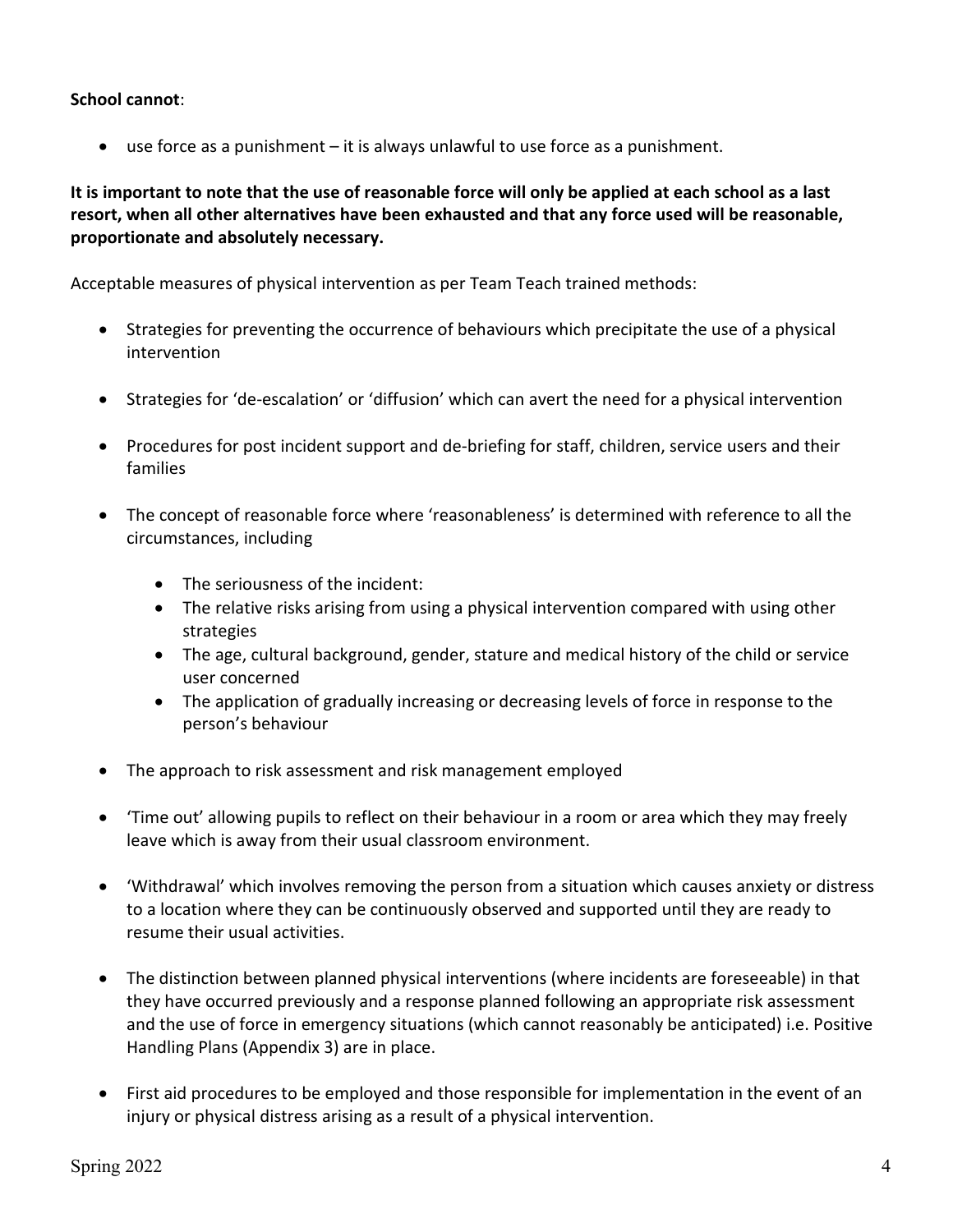Wherever possible, assistance will be sought from another member of staff. Positive Handling at each school is seen as a proactive response to meet individual pupil needs and any such measures will be most effective in the context of the overall ethos of the school, the way that staff exercise their responsibilities and the behaviour management strategies used.

A specific script used by staff at each school in order to support each other is the 'Help Protocol'. The following provides an aide memoir of this script:-

#### **Help Protocol**

'Hello Mr/Mrs (name of staff)', where appropriate the pupil should also be engaged by the use of their name. 'Help is available…..'

The response from the member of staff should always be – 'Yes please'.

'How can I help?' is the question that should then be posed allowing the member of staff originally involved in the incident to retain control of the situation.

'You can help by…..' enables effective support to be provided for all concerned.

#### **Recording**:

Where physical control and restraint has been used a record of the incident will be kept. This record should be made in the school Serious Incident Book. This is a hard-backed book, with numbered pages. In addition, a Positive Handling Incident Form (Appendix 1), will also be completed and uploaded into the Child's CPOMS record along with the signed parental acknowledgement document.

Appropriate documentation will be completed as soon as possible after the incident, normally prior to staff going off duty and be signed by all staff involved and the Senior Leadership Team.

All adults involved in and/or observing the incident is required to complete the relevant recording form. The young person is also welcome to contribute their account in whatever way is appropriate.

The incident will be reported to each parent in person and a form confirming notification will be signed during this discussion. In this case "parent" has the meaning given by section 576 of the Education Act 1996, and so will include people having day-to-day care of the child and the local authority where the child is the subject of a care order. Section 576 also deems the local authority as a "parent" in the case of children who are looked after under Section 20 of the Children Act 1989. If it is likely that reporting an incident to a parent will result in significant harm to the pupil, then safeguarding procedures should be initiated.

The appropriate Health and Safety Accident/Incident Form(s) will be completed and returned to Head teacher of School and CEO of Trust in situations where injury has occurred to either members of staff or pupils.

 $Spring 2022$   $5$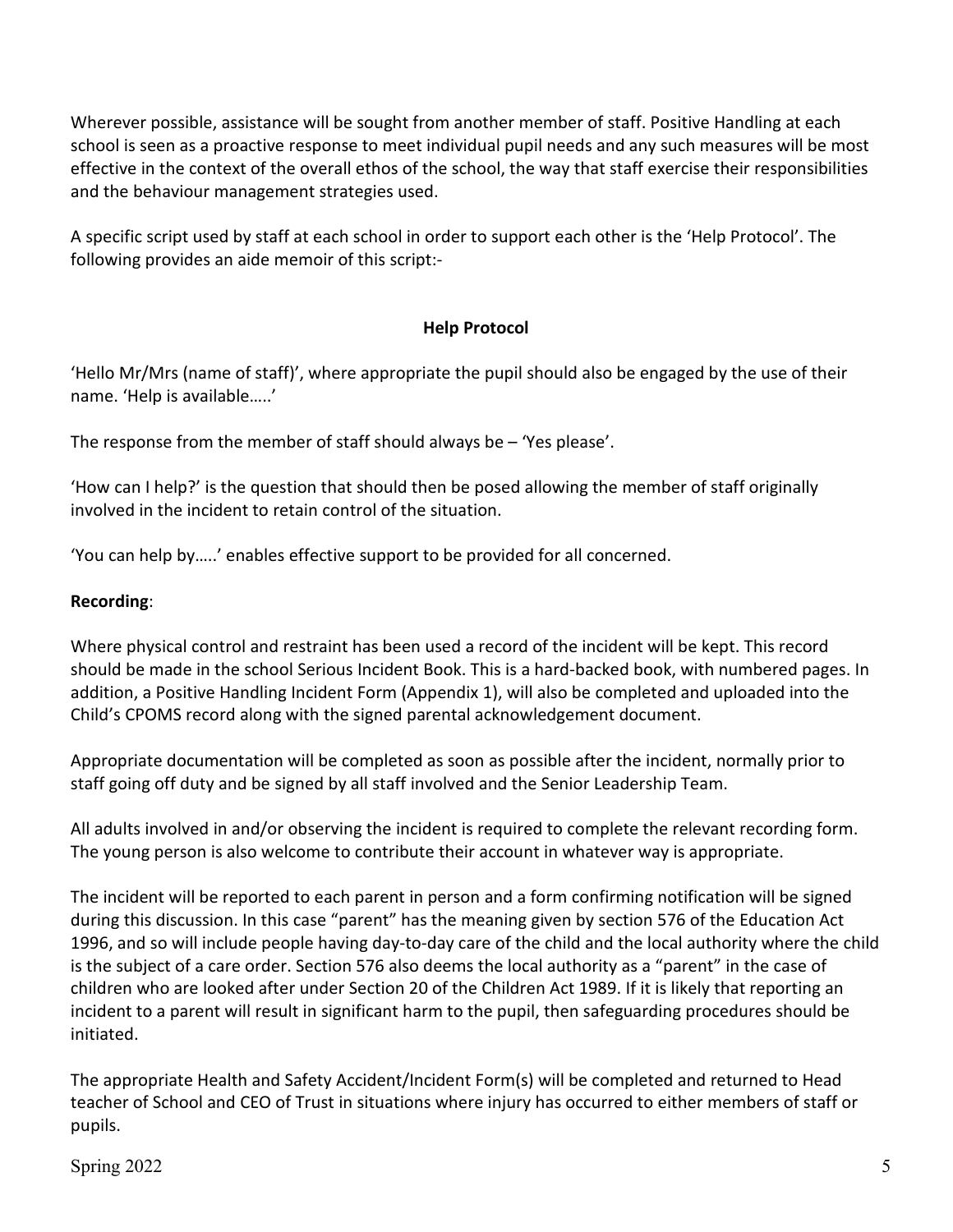#### **Action after an incident**:

Where staff have been involved in an incident involving reasonable force they should have the opportunity for a brief period of rest and relaxation and in the case of more serious incidents, access to support.

The Headteacher will ensure that each incident is reviewed and investigated further as required. If further action is required in relation to a member of staff or a pupil, this will be pursued through the appropriate procedure:

- Review of the pupil's IEP/IBP/Positive Handling Plan
- School Behaviour Policy
- Exclusions Procedure
- Child Protection and Safeguarding
- Staff or Pupil Disciplinary Procedure

The member of staff will be kept informed of any action taken.

In the case of any action concerning a member of staff, he/she will be advised to seek advice from his/her professional association/union.

#### **Complaints**:

The availability of a clear policy about reasonable force and early involvement of parents should reduce the likelihood of complaints but may not eliminate them.

Any complaints about staff will be investigated through the School's Complaints Policy. If necessary the complaint will be dealt with by the Staff Disciplinary Procedures and/or Child Protection Procedures.

#### **Monitoring incidents**:

Whenever a member of staff has occasion to use reasonable force, this will always be recorded and documented following agreed procedures. Monitoring of incidents will help to ensure that staff are following the correct procedures and will alert the Headteacher to the needs of any pupil(s) whose behaviour may require the use of reasonable force.

Monitoring of incidents will take place on a regular basis and the results used to inform planning to meet individual pupil and school needs. A Register of False Accusations made against staff will be maintained as an additional safeguard for staff working in this difficult area.

To support the Headteacher and school, the Director of Wellbeing will monitor the number of Positive Handling Incidents within the Three Saints Academy Trust via CPOMS and will audit the Team Teach Incident Book during annual safeguarding audits on each school. Any concerns will be brought to the attention of the CEO. In addition, the Headteacher's report to Governor's will include a report of the number of incidents and issues arising.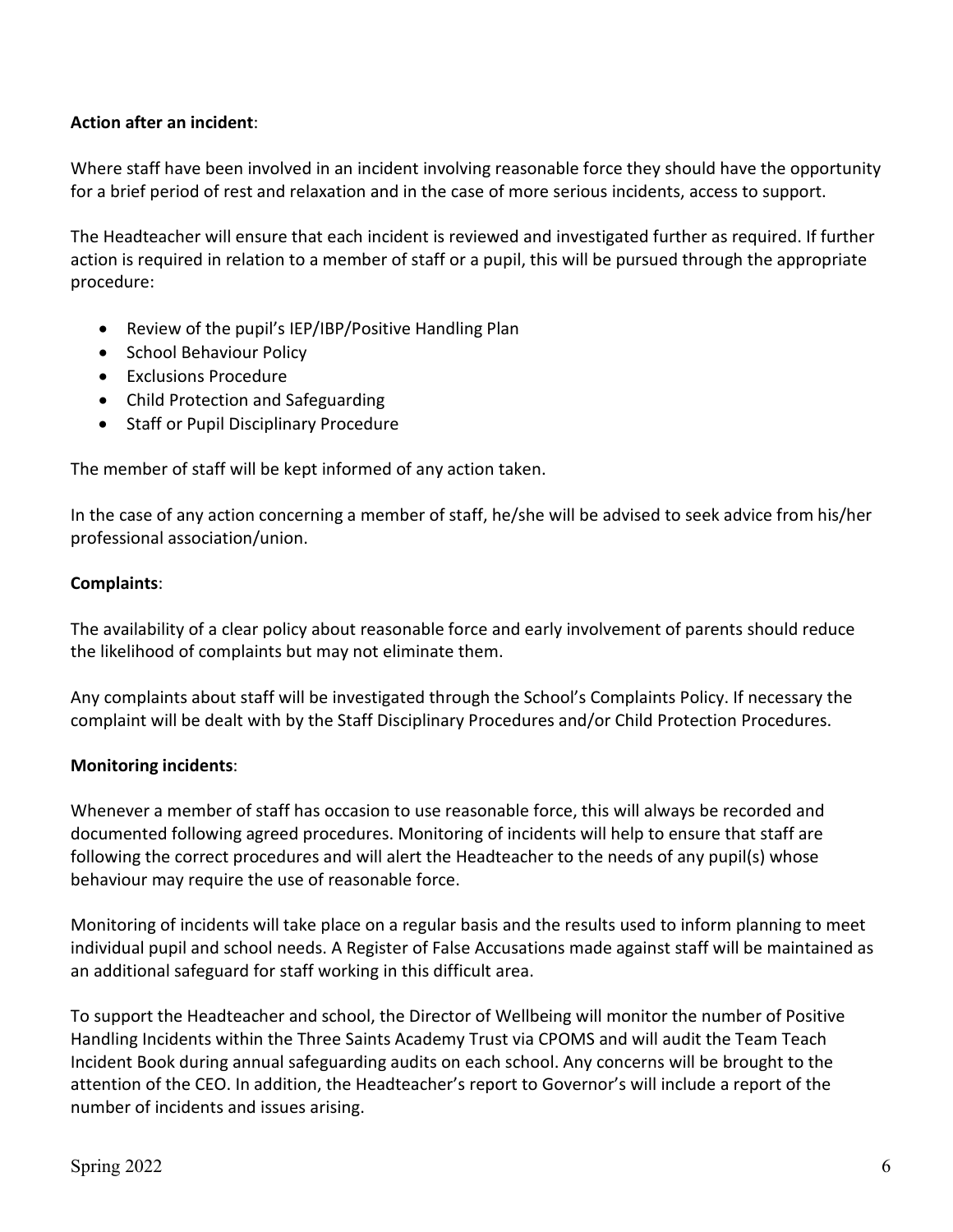#### **Definitions of Positive Handling**:

No legal definition of reasonable force within a schools context exists, however for the purpose of this policy and the implementation of it within the Three Saints Academy Trust and in line with the DFE Guidance on Use of Reasonable Force, this policy does more than simply outline the use of physical intervention at each school. It describes the acceptable physical interaction between staff and pupils on a daily basis. Based on the principles of moving from least intrusive to more restrictive holding we have divided interaction into three definable areas.

#### Physical Contact:

Situations in which physical interaction occurs between staff and pupils to either care for pupils who may be distressed or have severe and profound learning disabilities, or in subject areas such as physical education in order to promote inclusive learning opportunities and deliver the National Curriculum. In addition staff will also use positive touch to comfort pupils and as part of the PSHE/social curriculum in order to teach them more appropriate ways of seeking attention. Where possible, staff will always endeavour to use 'safe hugs' and the 'friendly hold' as defined in Team Teach training.

#### Physical Intervention:

This may be used to divert a pupil from a destructive or disruptive action, for example guiding or leading a pupil by the arm or shoulder with little or no force. The techniques implemented here will include 'turn, gather, guide' and the 'friendly or small child hold'. The important factor within these situations is the compliance of the child as a result of the intervention.

#### Physical Control and Restraint/Restrictive Physical Intervention:

This will involve the use of reasonable force when there is an immediate risk to pupils, staff or property. It is important to note that the use of 'reasonable force' should be seen as a last resort. All such incidents are recorded and reported to parents and will be stored in a secure way.

Whenever possible techniques accredited by Team Teach will be used, they are authorised for staff to use by the Headteacher.

As indicated the level of compliance from the pupil determines whether or not the interaction is an intervention or a control/restraint. If in doubt, then staff should always record the incident using the standard approved recording form.

#### **Underpinning values**:

Everyone attending or working in this school has a right to:

- recognition of their unique identity;
- be treated with respect and dignity;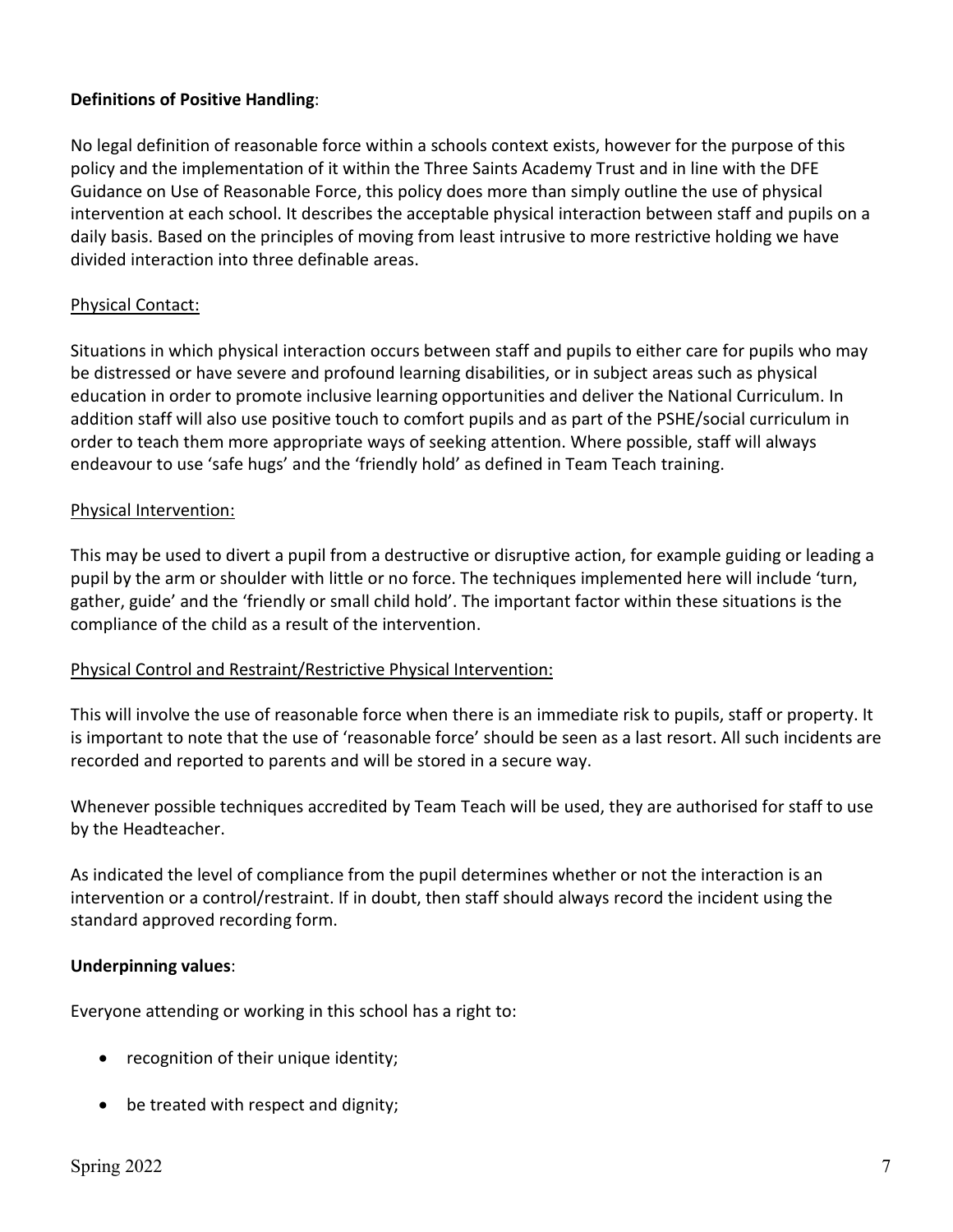- learn to work in a safe environment;
- be protected from harm, violence, assault and acts of verbal abuse.

Pupils attending this school and their parents have a right to:

- individual consideration of pupil needs by the staff who have responsibility for their care and protection;
- expect staff to undertake their duties and responsibilities in accordance with the school's policies;
- be informed about school rules, relevant policies and the expected conduct of all pupils and staff working in school;
- be informed about the school's complaints procedure.

Each school will ensure that parents/carers and pupils understand the need for and respond to clearly defined limits, which govern behaviour in the school. In turn parents/carers will have committed themselves through the 'Home School Agreement' to promote the good behaviour of their child and that efforts have been made by them to ensure that he/she understands and follows the school's Behaviour Policy.

#### **Authorised staff:**

At each school the power to use reasonable force applies to any member of staff, and any other person to whom the head has authorised to have control or charge of pupils. This can also include people to whom the head has given temporary authorisation to have control or charge of pupils such as unpaid volunteers. The power may be used where the pupil (including a pupil from another school) is on the school premises or elsewhere in the lawful control or charge of the staff member (e.g. a trip or visit).

The school provides training for staff and a list of all those staff trained is kept with training renewal dates clearly marked.

The Headteacher is responsible for making clear to whom such authorisation has been given, in what circumstances and settings they may use force and for what duration of time this authorisation will last. The Headteacher will ensure that those authorised are aware of, and understand, what the authorisation entails. Those whom the Headteacher has not authorised will be told what steps to take in the case of an incident where control or restraint is needed.

Support Services will have their own policies for Use of Reasonable Force. When working within school, it is the Headteacher's responsibility to ensure that colleagues from Support Services are aware of school policy and practice. The Headteacher in the school will be accountable for their actions while in the school.

#### **Training:**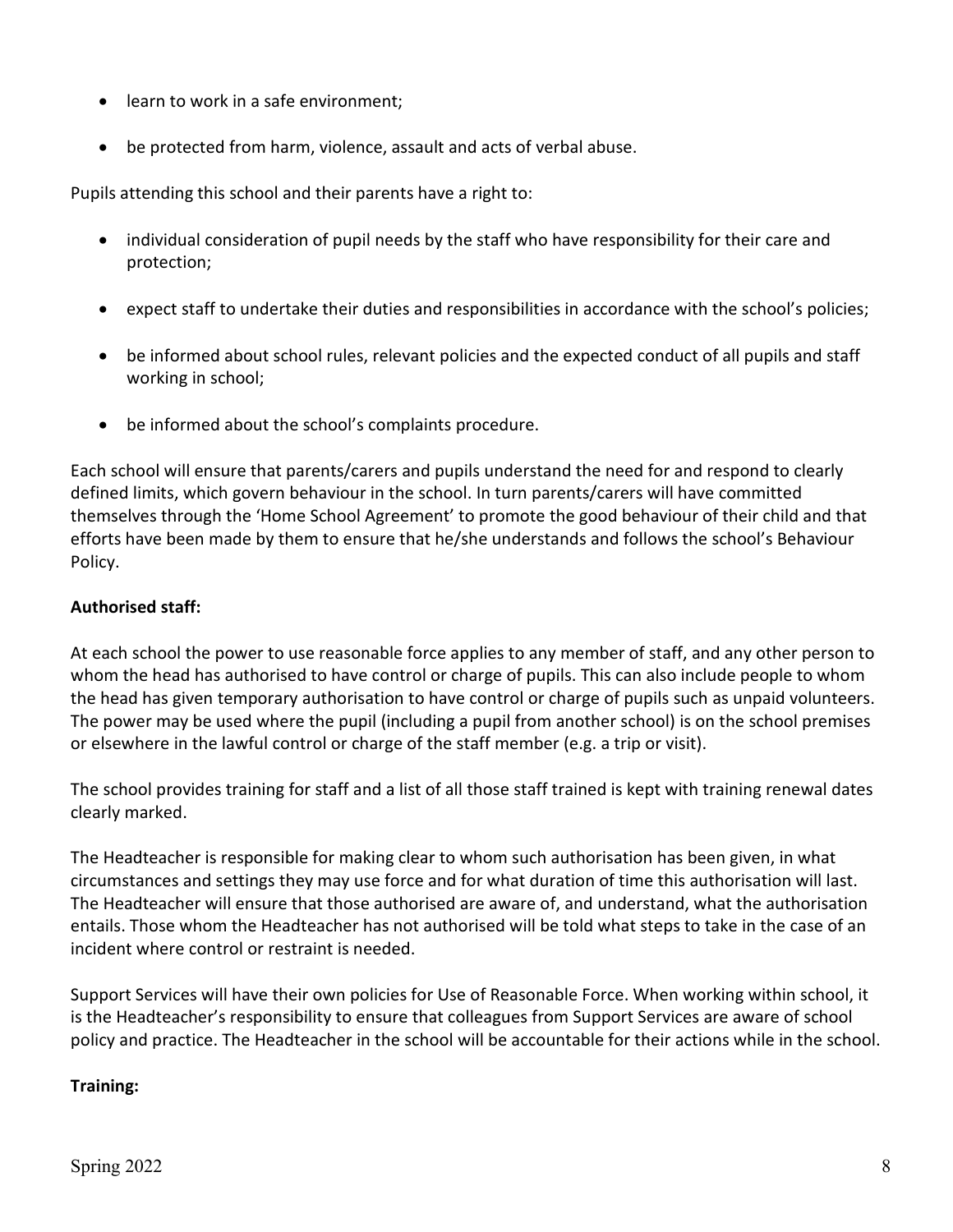Training for staff will be made available and is the responsibility of the Headteacher. Prior to any practical training theoretical aspects of effective behaviour management will have been delivered and arrangements will be made clear as part of the induction of staff and training will be provided as part of ongoing continued professional development for staff.

The Trust ensures staff are trained by an approved Team Teach instructor. Team Teach is an accredited provider with the British Institute of Learning Disabilities (BILD) and the Trust are committed to implementing the T.E.A.M T.E.A.C.H. Approach, 'working together to safeguard people and services'. Further information in relation to T.E.A.M. T.E.A.C.H. can be found at [www.team-teach.co.uk.](http://www.team-teach.co.uk/)

All training provided at each school takes into account the need for awareness around elevated risks in association with restrictive physical interventions. This aspect is a core element of the curriculum provided by Team Teach. Training is regularly reviewed.

Physical techniques are not used in isolation and each school is committed to ensuring that as a result of incidents learning opportunities are created for children that allow them to 'own' and take responsibility for their behaviour.

In addition, procedures will be put in place to ensure that appropriate support is provided for staff and that following an incident pupil/staff relationships are rebuilt and repaired to ensure that a positive learning environment is maintained.

All the techniques used take account of a young person's;

- age,
- gender,
- level of physical, emotional and intellectual development,
- special needs,
- social context.

They also provide a gradual, graded system of response.

Where appropriate Positive Handling Plans (Appendix 3) are written for individual children and where possible, these will be designed through multi agency collaboration e.g. when devising Pastoral Support Plans.

Risk Assessments are completed against each child when physical restraint may need to be used in the context of the identified target behaviour(s) and environments in which they occur. The assessment should identify the benefits and the risks associated with the strategies being proposed.

Training in this area includes a comprehensive review of the agreed standard incident monitoring forms and any school-specific pupil level recording that is being used for planning and evaluating behaviour modification strategies.

Teachers or other staff whose job includes responsibility for pupils cannot lawfully be prevented from using reasonable force. The absence of accredited training does not preclude a member of staff from using reasonable force when needed.